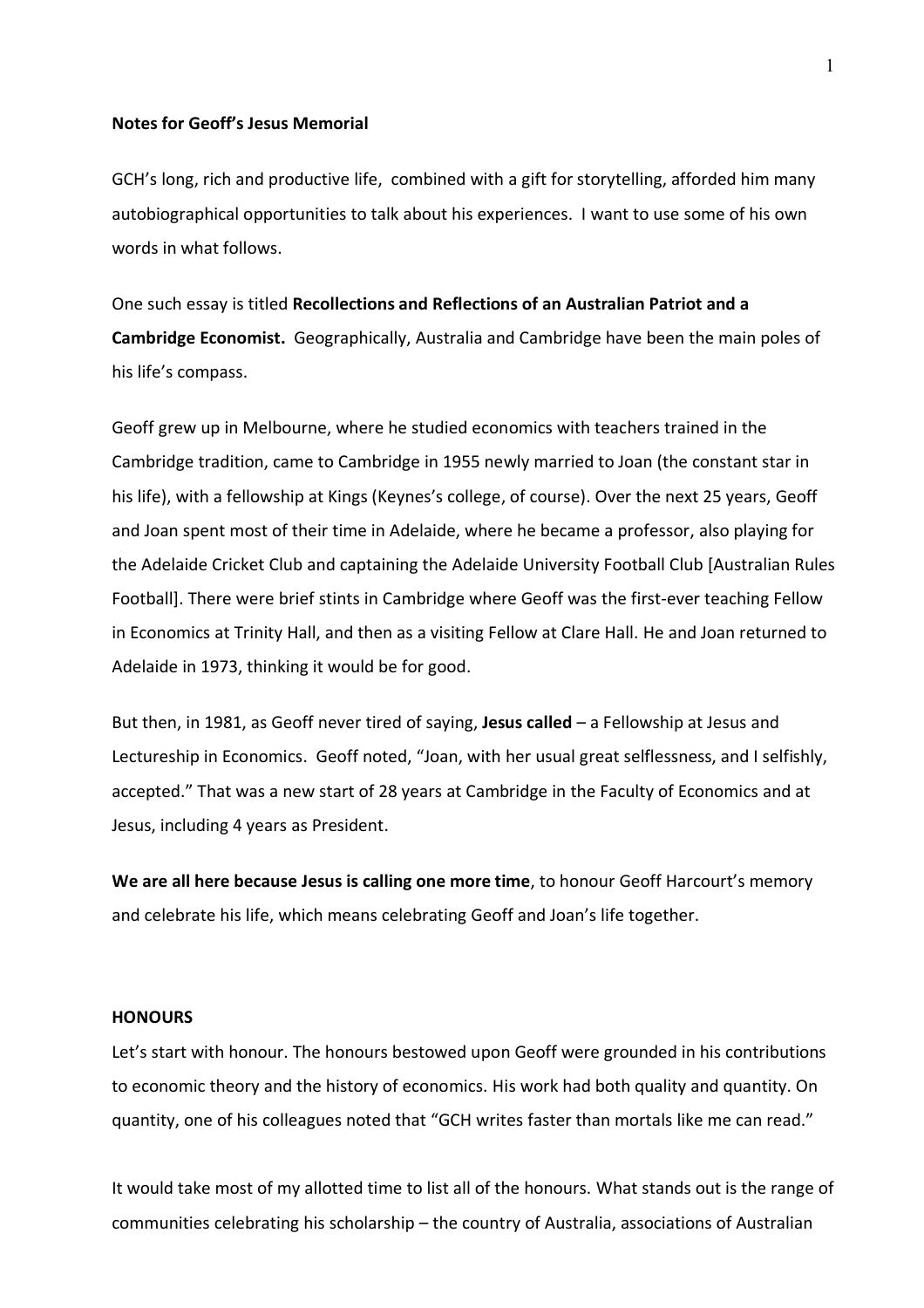economists and academics, worldwide societies in the history of economics, and heterodox associations of Post Keynesians, Sraffians, Institutionalists and Evolutionary Economists. The awards recognize not only academic excellence, but also a scholarly life well-lived. A defining feature of Geoff Harcourt's work and life is his generosity – helping so many, influencing many more, and shaping, coalescing and connecting disparate scholarly communities.

I was one of those he influenced and supported.

This book – *Some Cambridge Controversies in the Theory of Capital* – Geoff's most famous scholarly contribution – changed his academic life.

This book (my original copy) is how I was introduced to Geoff. This book also changed **my** life.

In mid 1970s I was a graduate student at Stanford, taking a course taught by Professor Donald Harris. Don previously taught at the University of the West Indies, and was "discovered" by Joan Robinson on one of her trips to developing countries. A fine scholar, these days he is also known as the father of US vice president Kamala Harris.

We were assigned this new book by G.C. Harcourt. His book spoke to me in a language I could understand, about ideas that seemed important, and with a passion that was inspiring.

I first met Geoff the person in 1980 when he was visiting Toronto. We began corresponding, with me struggling to decipher his atrocious handwriting on blue onionskin letters. Our interests began converging, he sponsored me as a visiting fellow at Clare Hall, and we began working together. Over years, our relationship evolved from unknown author, to mentormentee to colleagues, collaborators and friends. Our families have also visited and grown close, most recently when my wife Susan and I visited Geoff and Joan in Sydney just before COVID.

What is remarkable about my story is how **unremarkable** it is. Geoff befriended, encouraged, supported, championed, …. Literally thousands of students and colleagues over his career.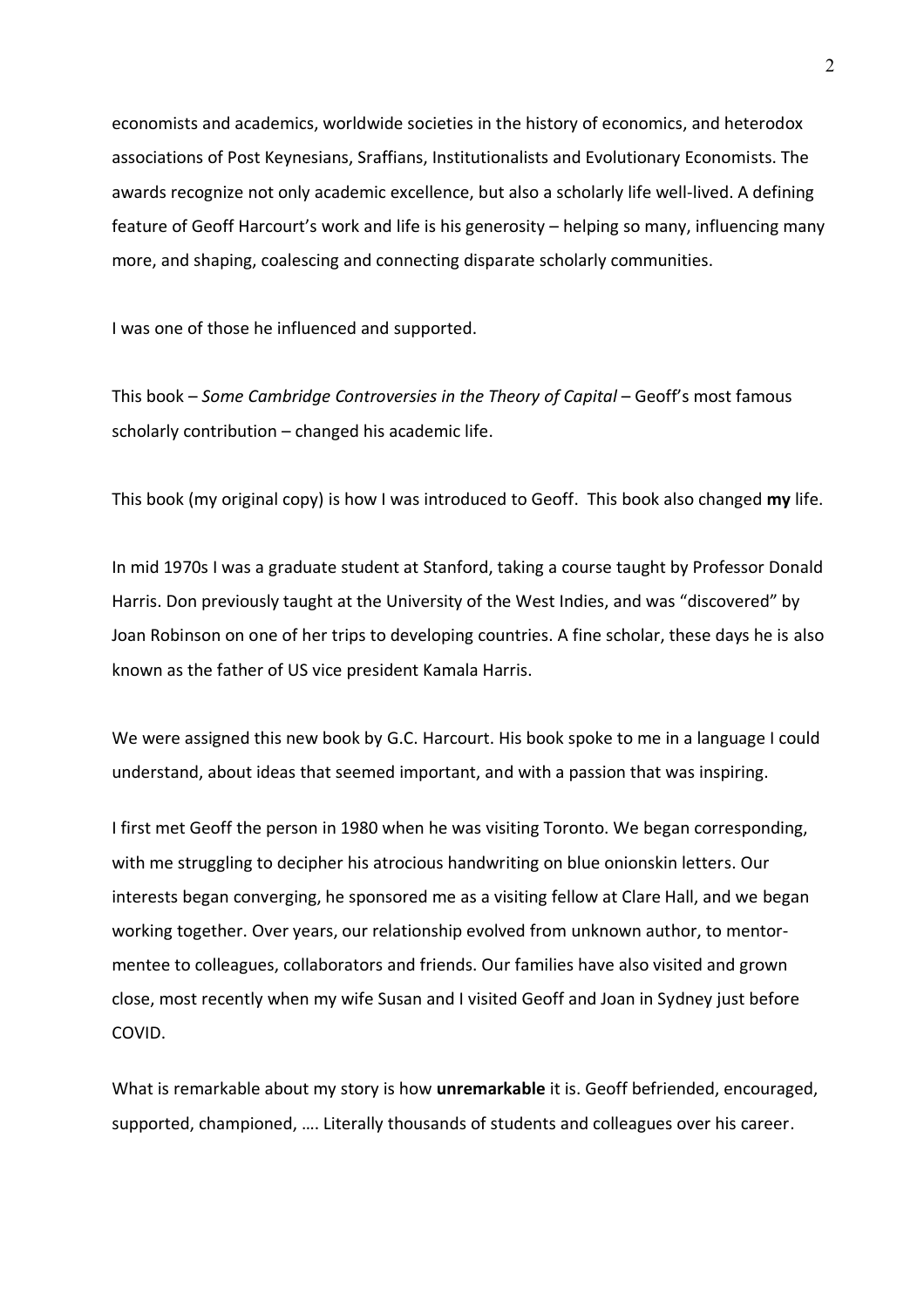This is one of the ways Geoff lives on – through people whose lives he touched. At reception, or other events, please go up to someone you don't know and ask "what is your favourite Geoff Harcourt story." Our memories honour him.

#### **CELEBRATIONS**

The multitudes of students, colleagues and collaborators have, in turn, celebrated the man.

Here is just one of many celebrations. Philip Arestis and Malcom Sawyer planned a one-volume *Festschrift* in honour of GCH's 65th birthday*.* But so many friends, colleagues, students and exstudents wanted to contribute that one volume expanded to two volumes. Even this proved not to be enough. Peter Kreisler and Claudio Sardoni (both former students, Claudio also becoming a son-in-law) organized a third volume, with 30 more papers, all from Harcourt students. They noted that "There are not many university teachers who in the course of their career have attracted so much admiration, respect and affection as Geoff has, nor have inspired as many students to take up the challenge of an academic career."

## **LIFE**

In celebrating Geoff's life, Cambridge, and Joan Harcourt, his wife of almost 67 years, are intertwined. Here in the Jesus Fellows' garden they celebrated their  $40^{th}$ , 50<sup>th</sup> and 60<sup>th</sup> wedding anniversaries.

Anyone who knew Geoff knew that Geoff Harcourt's life was Geoff and Joan Harcourt's life. They have four children – Wendy, Robert, Tim and Rebecca. Geoff was always so proud of who they had become, and what they accomplished. Wendy (with Claudio) and Rebecca are here today.

While Joan made Geoff's academic life possible, raising and shepherding 4 young children all around the world, Joan is extraordinary in her own right. After her mother told her "it would not be possible for you to go to University as it is more important for your brothers to have that opportunity" she graduated from University of Melbourne, trained and worked as a librarian, and taught English literature. While pregnant with Rebecca, her youngest, she ran as a candidate for the Australian Labour Party for the Upper House of the South Australian Parliament.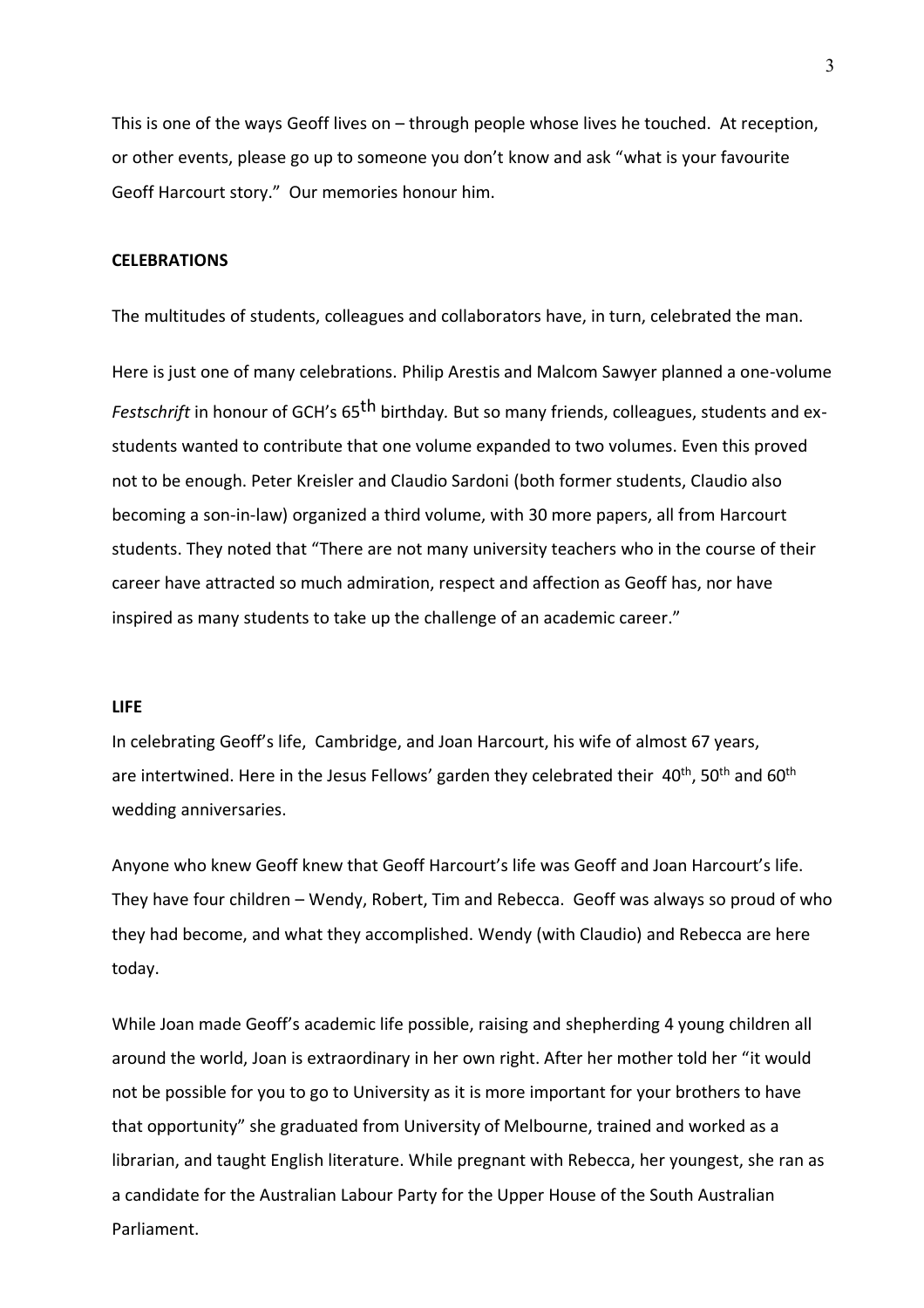In her 50s, back in Cambridge, Joan began a new career as a counselor and therapist. She trained as a Body Psychotherapist and then for 7 years with Marion Woodman, a Jungian psychoanalyst. Joan went on to lead workshops for the Marion Woodman Foundation. Just as Joan supported Geoff, Geoff supported Joan. He always described her, as the Choir sang so beautifully in the hymn, as going from strength to strength.

Geoff and Joan shared interests both in people and in politics. The title of another of Geoff's autobiographical essays is another giveaway: "Political Economy, Politics and Religion: Intertwined and Indissoluble Passions." He said the purpose of political economy is

To make the world a better place for ordinary men and women, to produce a more just and equitable society. In order to do that, you have to understand how particular societies work and where the pockets of power are, and how you can either alter those or work within them and produce desirable results for ordinary people, not just for people who have the power. I see economics as very much a moral as well as a social science and very much a handmaiden to progressive thought.

In Adelaide in the late 1960s, Geoff and Joan were both active in the Anti-Viet Nam War Campaign, and therefore were harassed. As Joan tells the story, "We learned each evening to turn the phone down, put a note on the door saying that we hadn't ordered concrete, or manure, or taxis." They both stuck their necks out for what they believed, and for others.

Which brings me to this book. This is the 50<sup>th</sup> anniversary edition of Geoff's Cambridge Controversies book, just published by Cambridge University Press. I want to read two brief passages. The first is the forward.

# **Foreword**

While Geoff Harcourt was renowned for his generosity and support of others, this new edition of the 1972 book that became part of his identity was important to him. After signing the publishing contract, he was able to read the afterwords and see the manuscript for copyediting. His Preface to this  $50<sup>th</sup>$  anniversary edition was the last thing he wrote. Regrettably, Geoff died on 7 December 2021, before publication. He missed the experience you now have of holding the book in your hands, but took great pleasure in knowing that you, his family and others would have that experience.